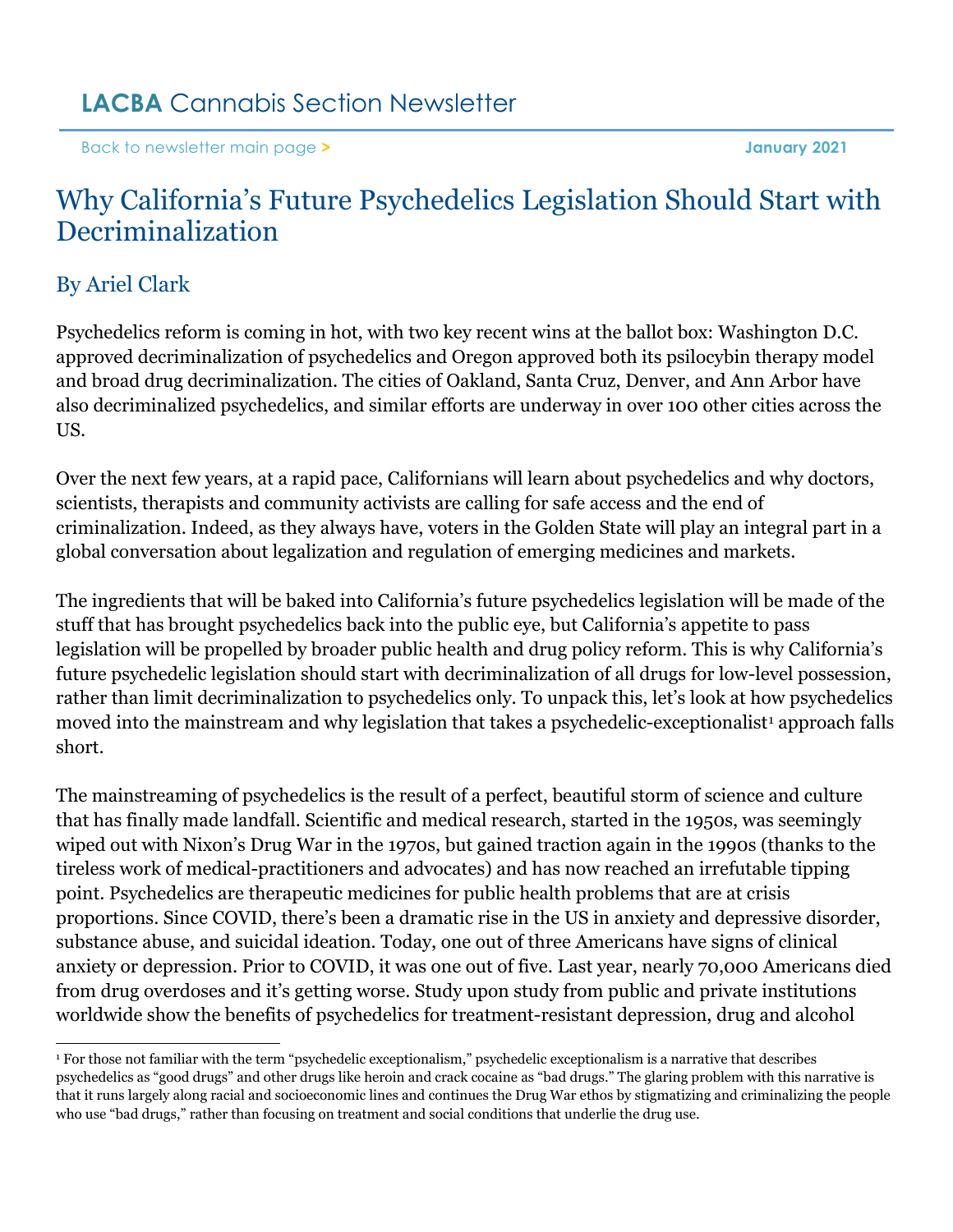addiction, and PTSD, among other conditions. The U.S. Food & Drug Administration's grant of Breakthrough Drug Therapy Designation to MDMA and psilocybin, and its approval of Ketamine last year, marks federal endorsement for certain psychedelics as therapies.

The legalization of cannabis has also played a pivotal role in the public's openness to psychedelics. Cannabis has gone from demonized and on-the-fringes, to socially acceptable for its medicinal value. It is now found packaged-neatly in homes across California, other legal states, and a growing rest of the world. The designation of "cannabis as an essential product" by local and state jurisdictions earlier this year meant further sloughing off of old anti-cannabis attitudes, which has made many more people question the reason for cannabis' illegality to begin with. In fact, this rapid change in attitude and laws, today finds the vast majority in the US - a whopping 91% - believe cannabis should be legal for either medical or adult-use and bipartisan voters carried that message to the polls with five more states legalizing cannabis in some form this last election.

Meanwhile, on the federal level and typically out of step with social progress, the War on Drugs is still going strong. The U.S. Drug Enforcement Administration still lists cannabis, MDMA, and psilocybin, along with a whole host of other drugs including LSD, heroin, mescaline, and DMT as Schedule I, carrying the highest criminal penalties. The US spends \$47+ billion every year on the Drug War, millions of people in the US are still being arrested and incarcerated for drug-related offenses, and the majority of Americans are sick of it. It is well understood that the Drug War is a war against people of color and other marginalized groups. This, along with Black Lives Matters and the murders of George Floyd, Ahmaud Arbery, Breonna Taylor, and countless others, has brought the US to a pivotal point of racial and cultural reckoning that is driving criminal justice and drug policy reform. Today, the call for major drug policy reform is no longer limited to impacted communities and advocates, it's in the political centerstage. And while the national conversation about the War on Drugs does not generally mention 'psychedelics' per se, the public's ever-increasing skepticism about the government's drug laws further contributes to the mainstreaming of psychedelics.

It is within this social and political moment, and because of public health and changing public attitudes, that California will craft its psychedelics legislation. Our legislation (or ballot initiative) will likely include regulated access to certain psychedelics in some form or fashion. Perhaps it will be similar to the recently-passed Oregon psilocybin therapy model, which is tightly-prescriptive and only allows access to psilocybin through specialized treatment centers. Perhaps we will see the sale of certain psychedelics within a state-regulated system, similar to (but hopefully markedly different from) cannabis. The nuts and bolts of what legalization and regulation should look like in California is a many-layered discussion that policymakers and policy-changers will continue unpack and construct in coming years, and broad decriminalization of all drugs - and not just select psychedelics - must be part of our future legislation. And California wouldn't be the first.

Oregon just took this bold and needed step. It passed Measure 110, which removes criminal penalties for low-level drug possession and funds harm-reduction, addiction treatment, and recovery centers. Oregonians are facing their addiction problem as a public health issue, to be treated humanely rather than criminally. In 2001, Portugal recategorized personal possession of drugs as administrative, rather than criminal violations, and expanded drug treatment and rehabilitation. In Portugal, it was an addiction and public health crisis (heroin + HIV rates) coupled with half the population in prison